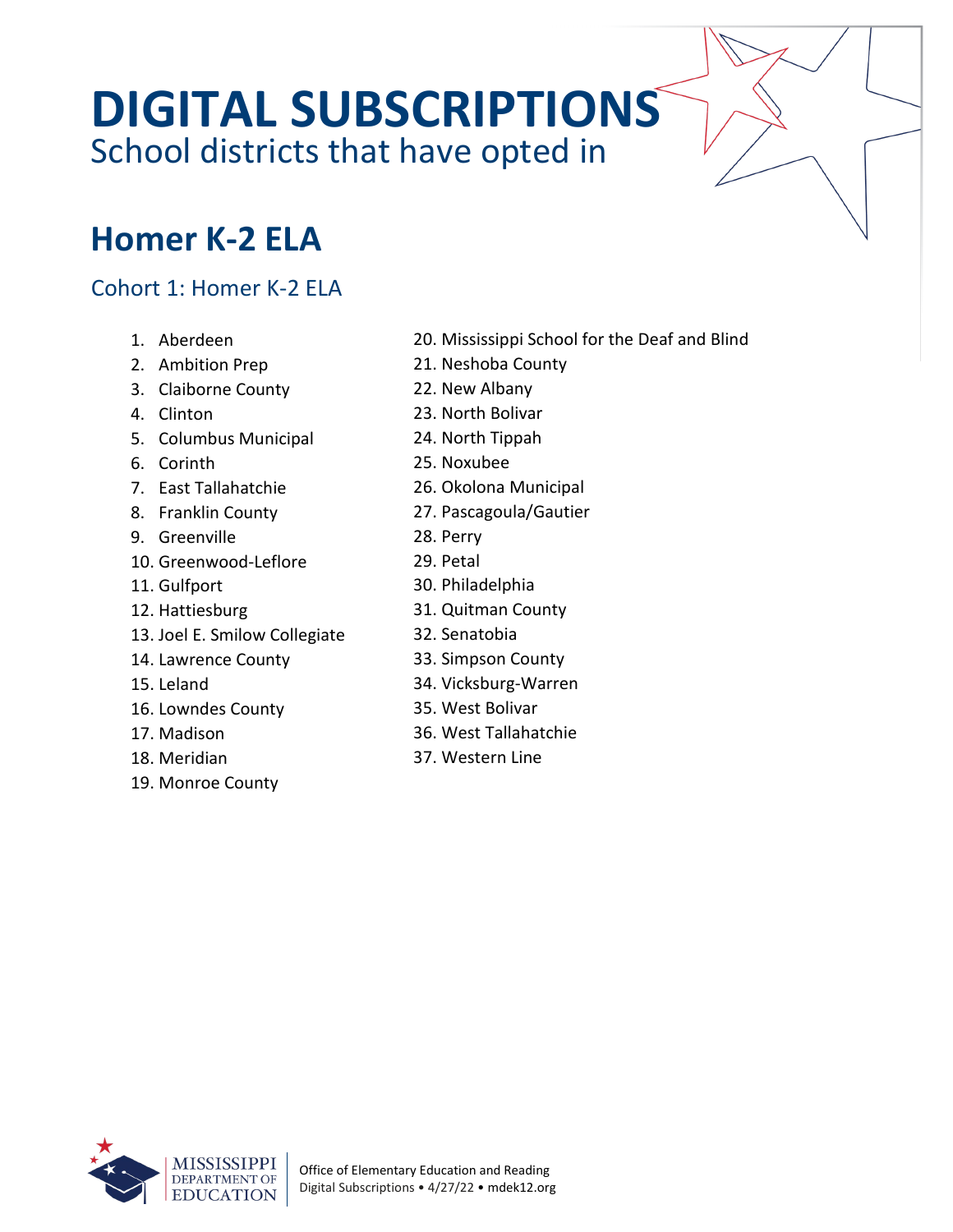#### Cohort 2: Homer K-2 ELA

1. Alcorn

2. Amory 3. Baldwyn 4. Biloxi 5. Brookhaven 6. Calhoun County 7. Chickasaw County 8. Cleveland 9. Coahoma County 10. Coffeeville 11. Columbia 12. Desoto County 13. East Jasper 14. Forest 15. Forrest County 16. George County 17. Greene County 18. Holly Springs 19. Holmes County 20. Itawamba 21. Jefferson County 22. Jefferson Davis 23. Lafayette County 24. Lamar County

- 25. Laurel
- 26. McComb
- 27. Moss Point
- 28. Mississippi Achievement School District
- 29. Nettleton
- 30. Newton County
- 31. Newton Municipal
- 32. Oxford
- 33. Pearl
- 34. Pearl River
- 35. Scott County
- 36. Smith County
- 37. South Tippah
- 38. Starkville-Oktibbeha
- 39. Tate County
- 40. Tishomingo County
- 41. Tunica
- 42. Tupelo
- 43. Union Public
- 44. Walthall County
- 45. Water Valley
- 46. Wayne County
- 47. West Point Consolidated
- 48. Winona-Montgomery

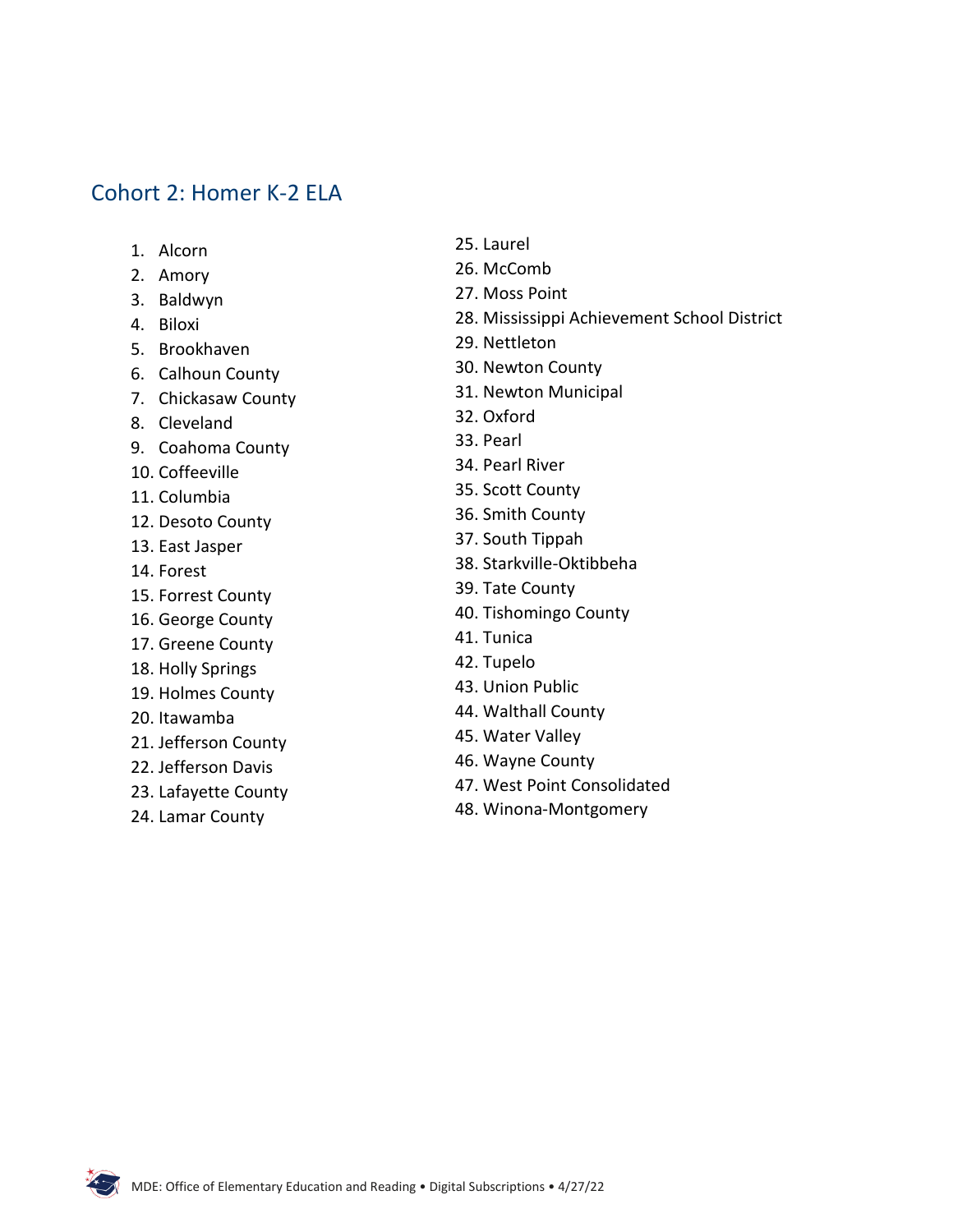### **Newsela 3-12 ELA**

#### Cohort 1: Newsela 3-12 ELA

- 1. Aberdeen
- 2. Bay Waveland
- 3. Claiborne County
- 4. Clinton
- 5. Corinth
- 6. East Tallahatchie
- 7. Franklin County
- 8. Greenville
- 9. Greenwood-Leflore
- 10. Gulfport
- 11. Hattiesburg
- 12. Joel E. Smilow Collegiate
- 13. Joel E. Smilow Prep
- 14. Lawrence County
- 15. Leland
- 16. Lowndes County
- 17. Madison
- 18. Meridian
- 19. Midtown Charter
- 20. Monroe County
- 21. Mississippi School for the Deaf and Blind
- 22. Neshoba County
- 23. New Albany
- 24. North Bolivar
- 25. North Tippah
- 26. Noxubee
- 27. Okolona Municipal
- 28. Pascagoula/Gautier
- 29. Perry
- 30. Petal
- 31. Philadelphia
- 32. Quitman County
- 33. Senatobia
- 34. Simpson County
- 35. Vicksburg-Warren
- 36. West Bolivar
- 37. West Tallahatchie
- 38. Western Line

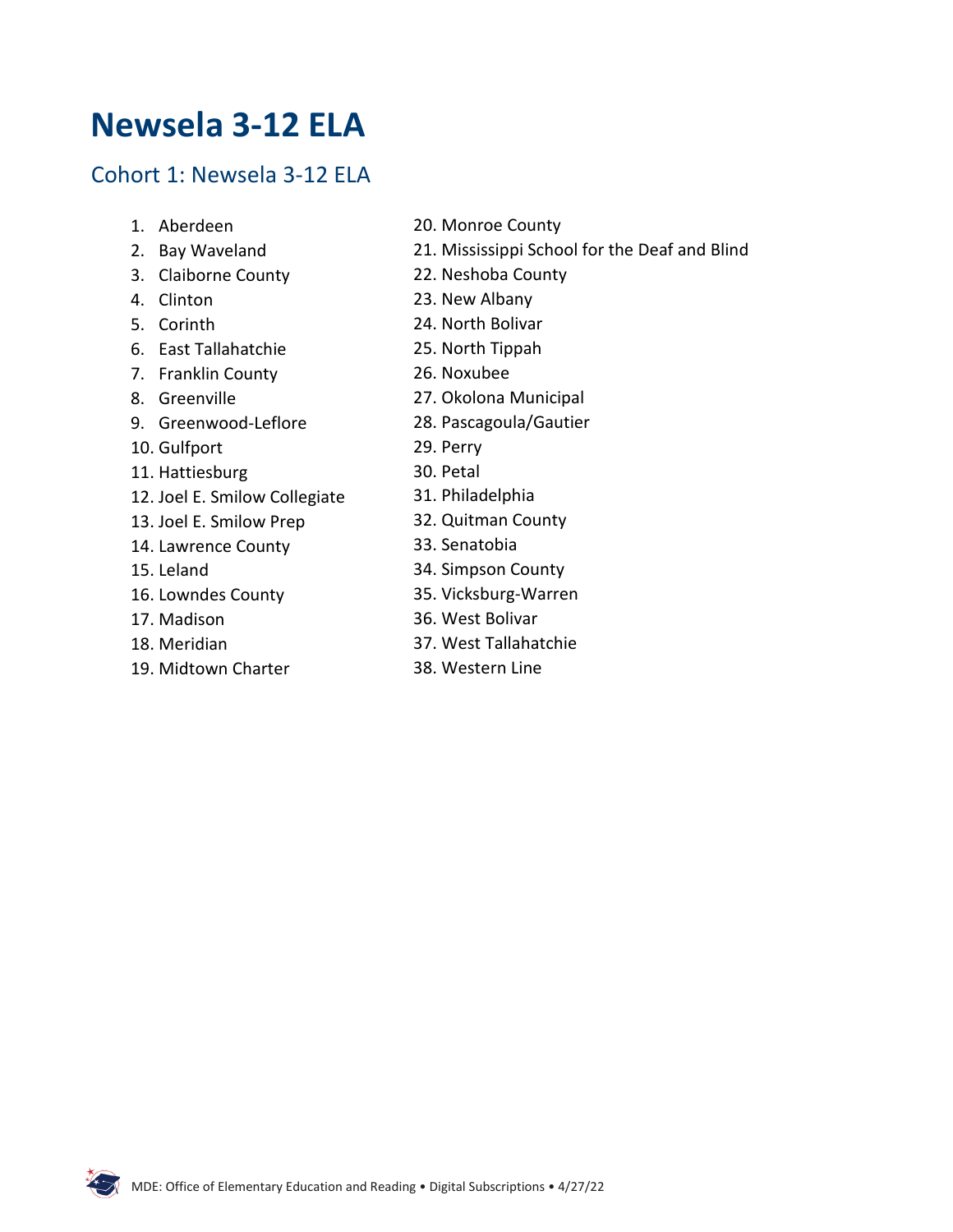#### Cohort 2: Newsela 3-12 ELA

- 1. Alcorn
- 2. Ambition Prep
- 3. Amory
- 4. Baldwyn
- 5. Biloxi
- 6. Brookhaven
- 7. Calhoun County
- 8. Chickasaw County
- 9. Clarksdale Collegiate
- 10. Cleveland
- 11. Coahoma County
- 12. Coffeeville
- 13. Columbia
- 14. Columbus Municipal
- 15. Desoto County
- 16. East Jasper
- 17. Forest
- 18. Forrest County
- 19. George County
- 20. Greene County
- 21. Holly Springs
- 22. Holmes County
- 23. Itawamba
- 24. Jackson Public
- 25. Jefferson County
- 26. Jefferson Davis
- 27. Lafayette County
- 28. Lamar County
- 29. Laurel
- 30. Leflore Legacy
- 31. McComb
- 32. Moss Point
- 33. Mississippi Achievement School District
- 34. Nettleton
- 35. Newton County
- 36. Newton Municipal
- 37. Oxford
- 38. Pearl
- 39. Pearl River
- 40. Rankin County
- 41. Reimagine Prep
- 42. Scott County
- 43. Smith County
- 44. South Tippah
- 45. Starkville-Oktibbeha
- 46. Tate County
- 47. Tishomingo County
- 48. Tunica
- 49. Tupelo
- 50. Union Public
- 51. Walthall County
- 52. Water Valley
- 53. Wayne County
- 54. West Point Consolidated
- 55. Winona-Montgomery

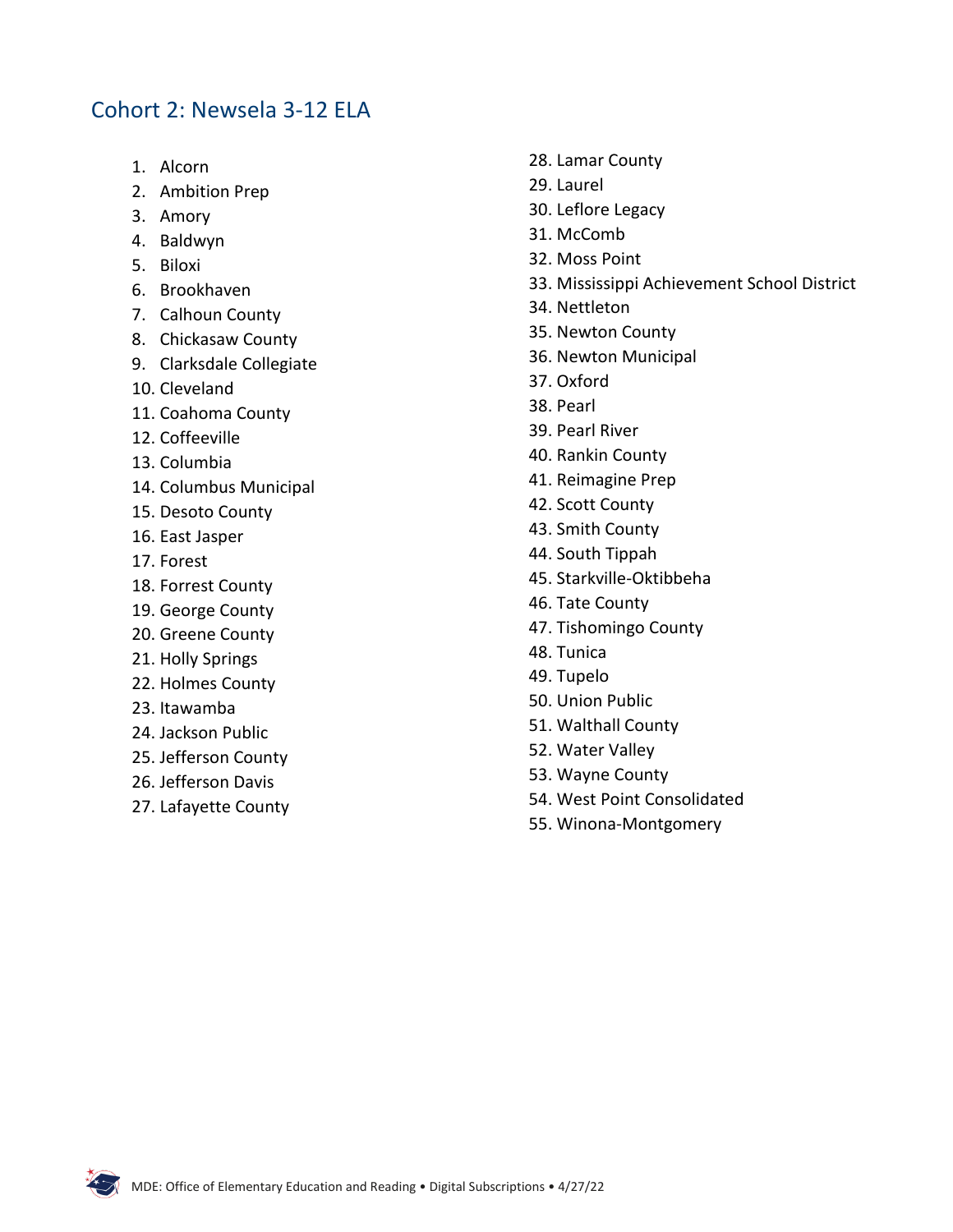# **Imagine Learning K-8 math**

### Cohort 1: Imagine Learning

- 1. Aberdeen
- 2. Claiborne County
- 3. Clinton
- 4. Columbus Municipal
- 5. Corinth
- 6. East Tallahatchie
- 7. Franklin County
- 8. Greenville
- 9. Greenwood-Leflore
- 10. Gulfport
- 11. Lawrence County
- 12. Leland
- 13. Lowndes County
- 14. Madison
- 15. Meridian
- 16. Midtown Charter
- 17. Monroe County
- 18. Mississippi School for the Deaf and Blind
- 19. Neshoba County
- 20. New Albany
- 21. North Bolivar
- 22. North Tippah
- 23. Noxubee
- 24. Okolona Municipal
- 25. Pascagoula/Gautier
- 26. Perry
- 27. Petal
- 28. Philadelphia
- 29. Quitman County
- 30. Senatobia
- 31. Simpson County
- 32. Vicksburg-Warren
- 33. West Bolivar
- 34. West Tallahatchie
- 35. Western Line

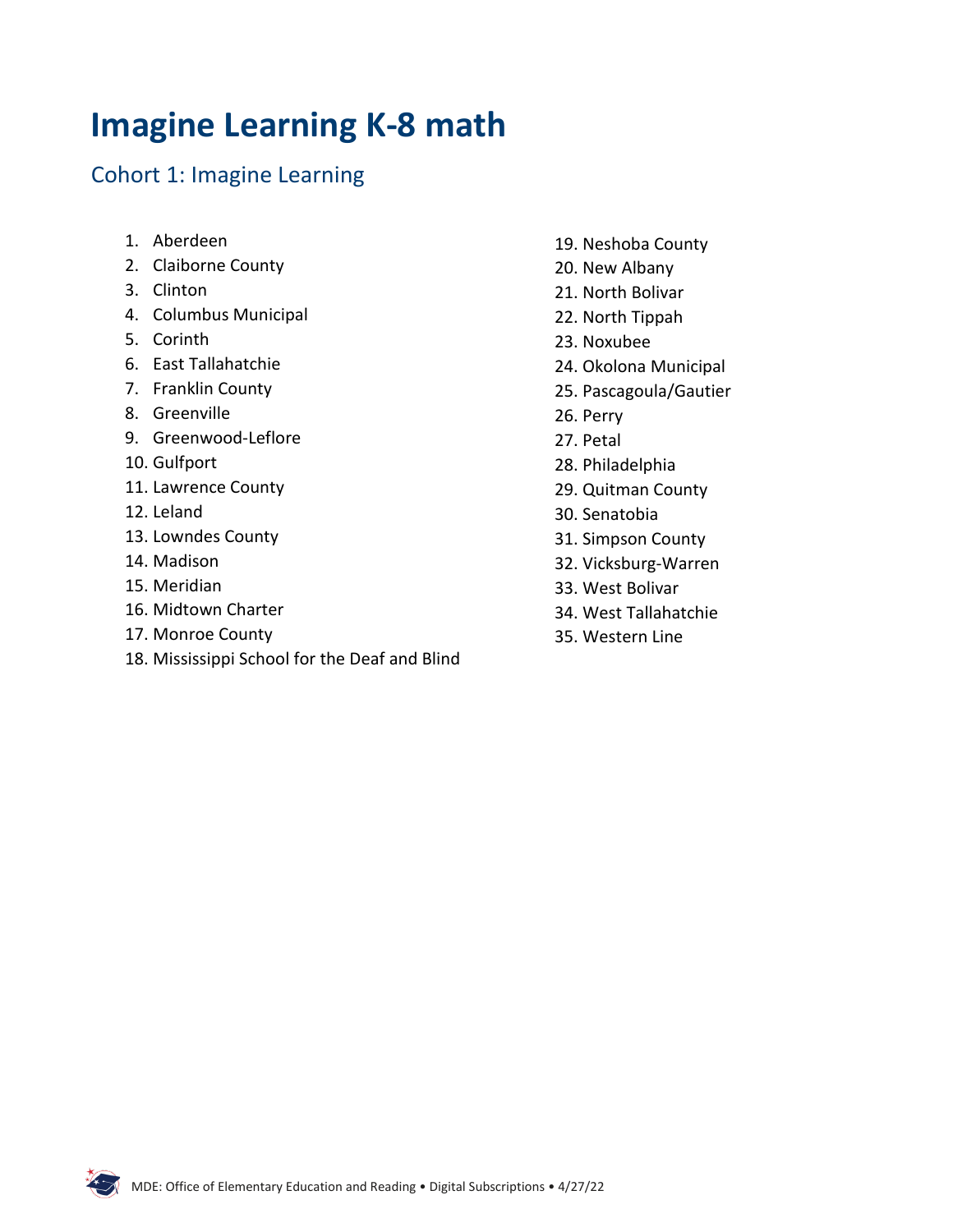### **Imagine Learning K-8 math**

### Cohort 2: Imagine Learning

- 1. Alcorn
- 2. Ambition Prep
- 3. Amory
- 4. Baldwyn
- 5. Biloxi
- 6. Brookhaven
- 7. Calhoun County
- 8. Chickasaw County
- 9. Cleveland
- 10. Coahoma County
- 11. Coffeeville
- 12. Columbia
- 13. Desoto County
- 14. East Jasper
- 15. Forest
- 16. Forrest County
- 17. George County
- 18. Greene County
- 19. Greenwood-Leflore
- 20. Holly Springs
- 21. Holmes County
- 22. Itawamba
- 23. Jefferson County
- 24. Jefferson Davis
- 25. Lafayette County
- 26. Lamar County
- 27. Laurel
- 28. Leflore Legacy
- 29. Long Beach
- 30. McComb
- 31. Moss Point
- 32. Mississippi Achievement School District
- 33. Nettleton
- 34. Newton County
- 35. Newton Municipal
- 36. Oxford
- 37. Pearl
- 38. Pearl River
- 39. Rankin County
- 40. Scott County
- 41. South Tippah
- 42. Starkville-Oktibbeha
- 43. Tate County
- 44. Tishomingo County
- 45. Tunica
- 46. Tupelo
- 47. Union Public
- 48. Walthall County
- 49. Water Valley
- 50. Wayne County
- 51. West Point Consolidated
- 52. Winona-Montgomery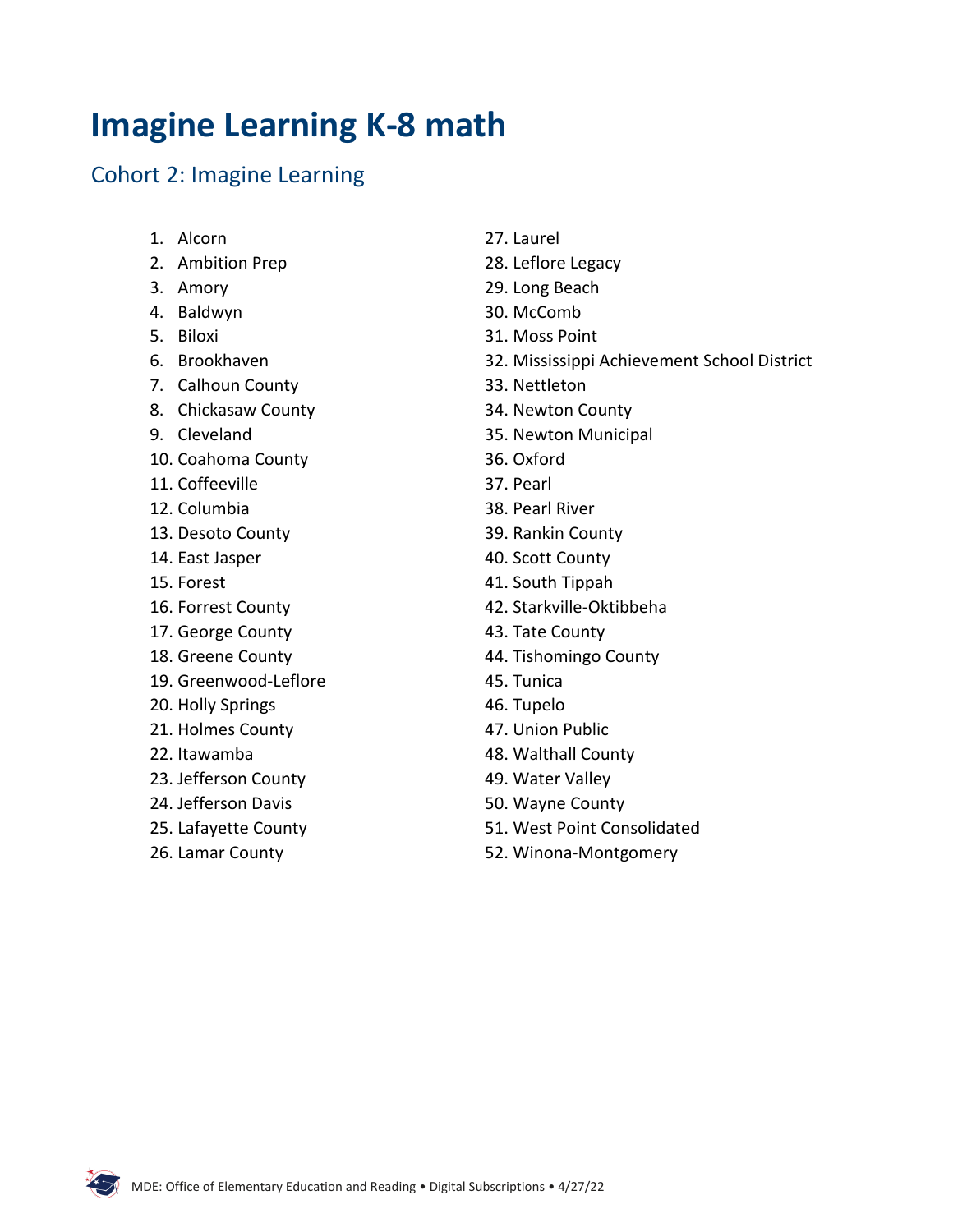### **News-O-Matic K-8 social studies**

#### Cohort 1: News-O-Matic

- 1. Aberdeen
- 2. Ambition Prep
- 3. Claiborne County
- 4. Clinton
- 5. Columbus Municipal
- 6. Corinth
- 7. East Tallahatchie
- 8. Franklin County
- 9. Greenville
- 10. Gulfport
- 11. Hattiesburg
- 12. Joel E. Smilow Collegiate
- 13. Joel E. Smilow Prep
- 14. Lawrence County
- 15. Leland
- 16. Lowndes County
- 17. Madison
- 18. Meridian
- 19. Midtown Charter
- 20. Monroe County
- 21. Mississippi School for the Deaf and Blind
- 22. Neshoba County
- 23. New Albany
- 24. Newton Municipal
- 25. North Bolivar
- 26. North Tippah
- 27. Noxubee
- 28. Okolona Municipal
- 29. Pascagoula/Gautier
- 30. Pearl
- 31. Perry
- 32. Petal
- 33. Philadelphia
- 34. Quitman County
- 35. Reimagine Prep
- 36. Senatobia
- 37. Simpson County
- 38. Vicksburg-Warren
- 39. West Bolivar
- 40. West Tallahatchie
- 41. Western Line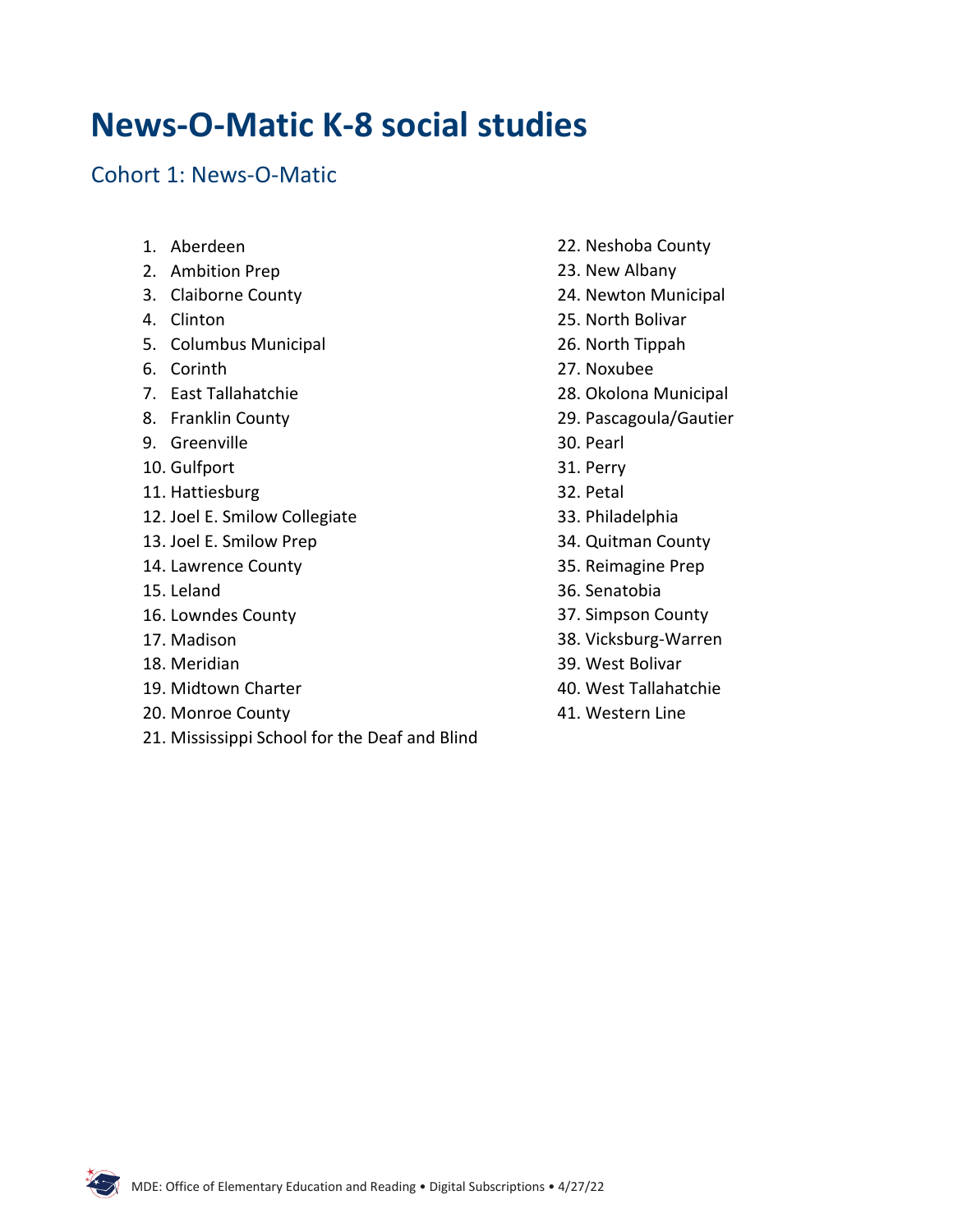### **News-O-Matic K-8 social studies**

#### Cohort 2: News-O-Matic

- 1. Alcorn
- 2. Amory
- 3. Baldwyn
- 4. Biloxi
- 5. Brookhaven
- 6. Calhoun County
- 7. Chickasaw County
- 8. Cleveland
- 9. Coahoma County
- 10. Coffeeville
- 11. Columbia
- 12. Desoto County
- 13. East Jasper
- 14. Forest
- 15. Forrest County
- 16. George County
- 17. Greene County
- 18. Holly Springs
- 19. Holmes County
- 20. Itawamba
- 21. Jefferson County
- 22. Jefferson Davis
- 23. Lafayette County
- 24. Laurel
- 25. Leflore Legacy
- 26. Marshall County
- 27. McComb
- 28. Moss Point
- 29. Mississippi Achievement School District
- 30. Natchez-Adams
- 31. Nettleton
- 32. Newton County
- 33. Oxford
- 34. Pearl River
- 35. Rankin County
- 36. Scott County
- 37. Smith County
- 38. Starkville-Oktibbeha
- 39. Tate County
- 40. Tishomingo County
- 41. Tunica
- 42. Tupelo
- 43. Union Public
- 44. Walthall County
- 45. Water Valley
- 46. Wayne County
- 47. West Point Consolidated
- 48. Winona-Montgomery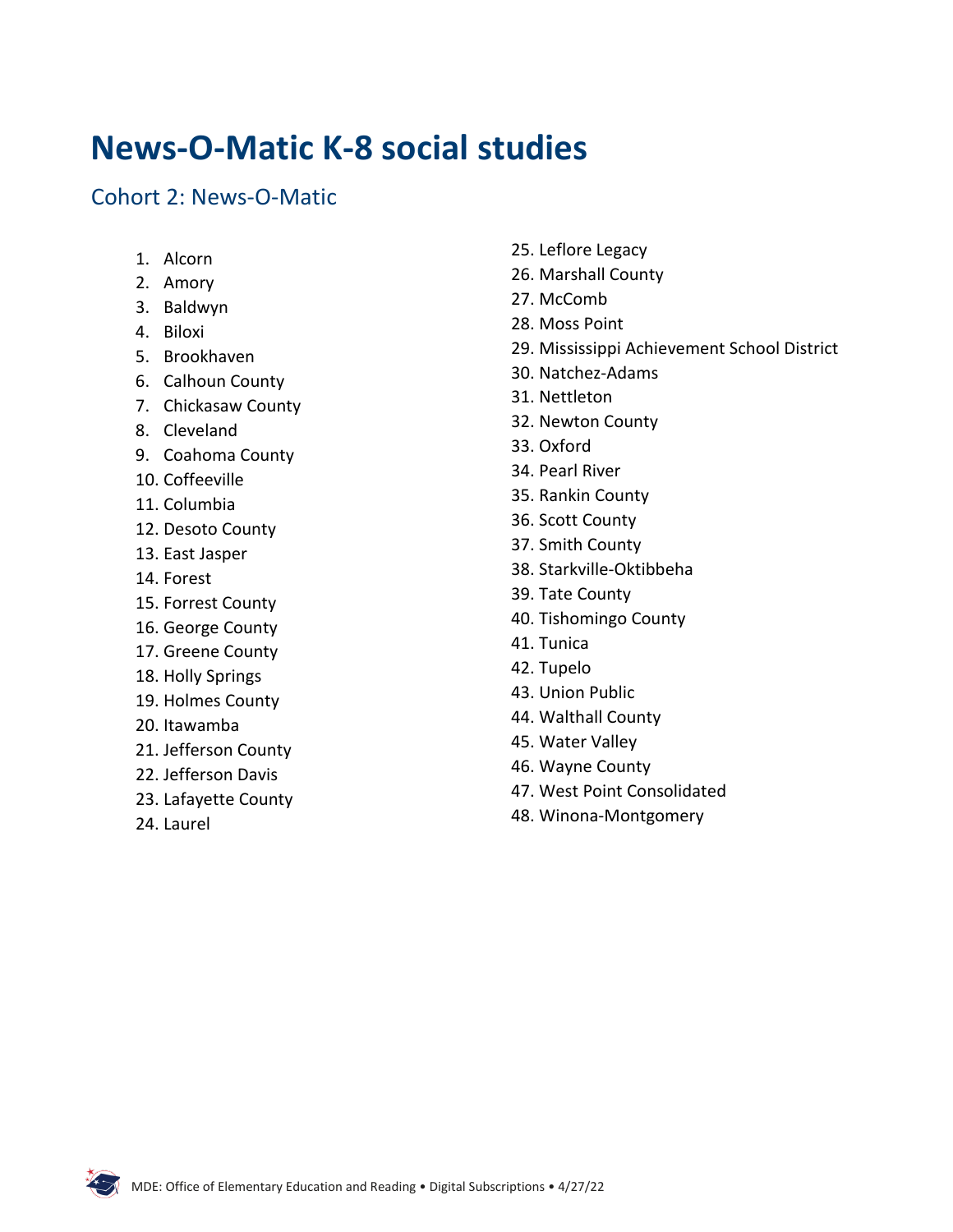# **Discovery Education (K-6 Science)**

### Cohort 1: Discovery Education

- 1. Aberdeen
- 2. Bay Waveland
- 3. Claiborne County
- 4. Clinton
- 5. Columbus Municipal
- 6. Corinth
- 7. East Tallahatchie
- 8. Franklin County
- 9. Greenville
- 10. Gulfport
- 11. Hattiesburg
- 12. Joel E. Smilow Collegiate
- 13. Lawrence County
- 14. Leland
- 15. Lowndes County
- 16. Madison
- 17. Meridian
- 18. Midtown Charter
- 19. Monroe County
- 20. Mississippi School for the Deaf and Blind
- 21. Neshoba County
- 22. New Albany
- 23. North Bolivar
- 24. North Tippah
- 25. Noxubee
- 26. Okolona Municipal
- 27. Pascagoula/Gautier
- 28. Pearl
- 29. Perry
- 30. Petal
- 31. Philadelphia
- 32. Quitman County
- 33. Senatobia
- 34. Simpson County
- 35. Vicksburg-Warren
- 36. West Bolivar
- 37. West Tallahatchie
- 38. Western Line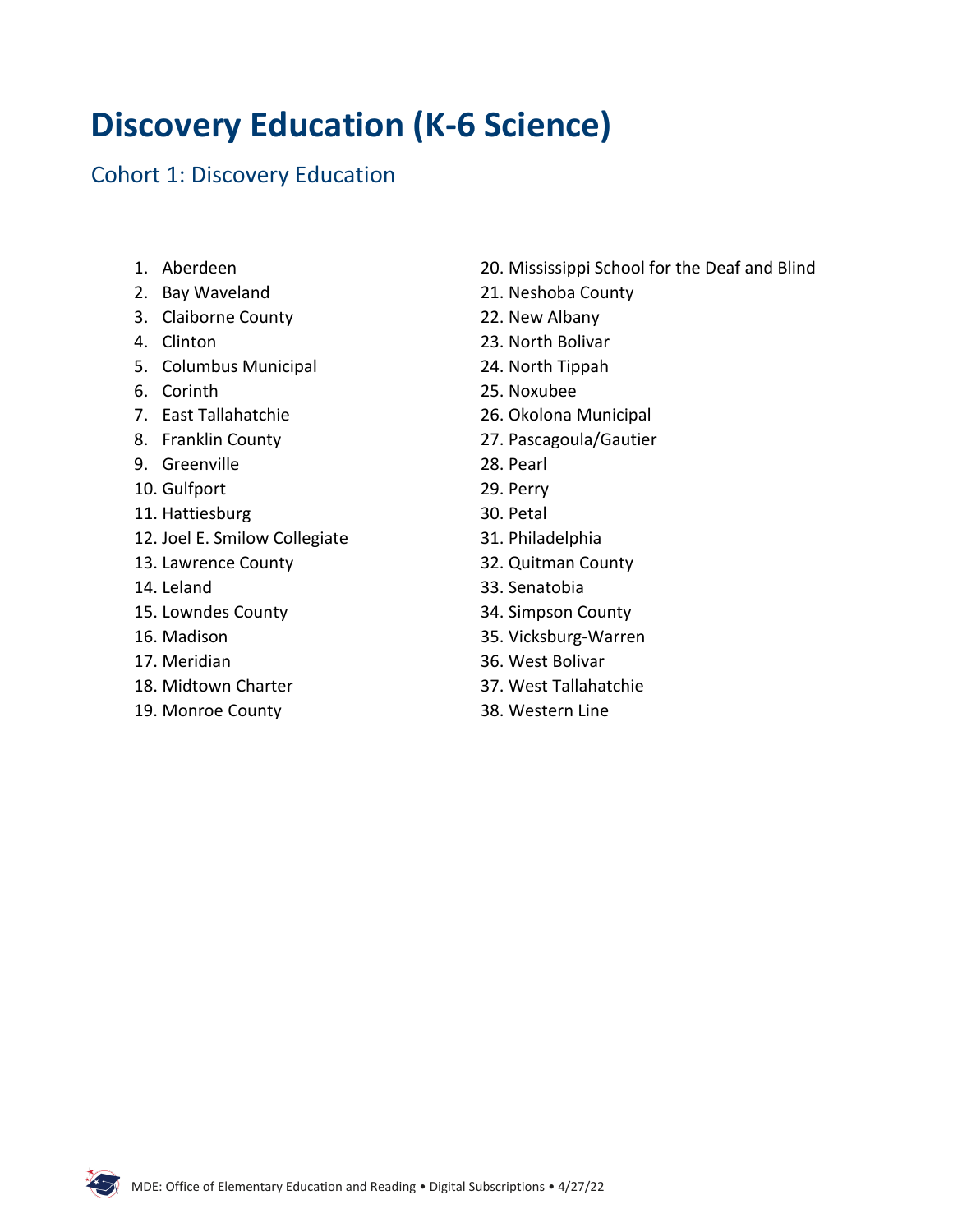# **Discovery Education (K-6 Science)**

### Cohort 2: Discovery Education

- 1. Alcorn
- 2. Ambition Preparatory Charter School
- 3. Amory
- 4. Baldwyn
- 5. Bay Waveland
- 6. Biloxi
- 7. Brookhaven
- 8. Calhoun County
- 9. Chickasaw County
- 10. Clarksdale
- 11. Cleveland
- 12. Coahoma County
- 13. Coffeeville
- 14. Columbia
- 15. Covington
- 16. Desoto County
- 17. East Jasper
- 18. Forest
- 19. George County
- 20. Greene County
- 21. Greenwood
- 22. Grenada
- 23. Harrison County
- 24. Hinds
- 25. Holly Springs
- 26. Holmes County
- 27. Itawamba
- 28. Jackson County
- 29. Jackson Public
- 30. Jefferson County
- 31. Jefferson Davis
- 32. Kemper
- 33. Lafayette County
- 34. Lauderdale County
- 35. Lee
- 36. Leflore Legacy
- 37. Marshall County
- 38. McComb
- 39. Moss Point
- 40. Mississippi Achievement School District
- 41. Natchez-Adams
- 42. Nettleton
- 43. Newton Municipal
- 44. Ocean Springs
- 45. Oxford
- 46. Pearl River
- 47. Pontotoc County
- 48. Rankin County
- 49. Scott County
- 50. Smith
- 51. South Delta
- 52. South Panola
- 53. South Tippah
- 54. Starkville-Oktibbeha
- 55. Tate County
- 56. Tishomingo County
- 57. Tunica
- 58. Tupelo
- 59. Union Public
- 60. Walthall County
- 61. Water Valley
- 62. Wayne County
- 63. Webster
- 64. Wilkinson
- 65. Winona-Montgomery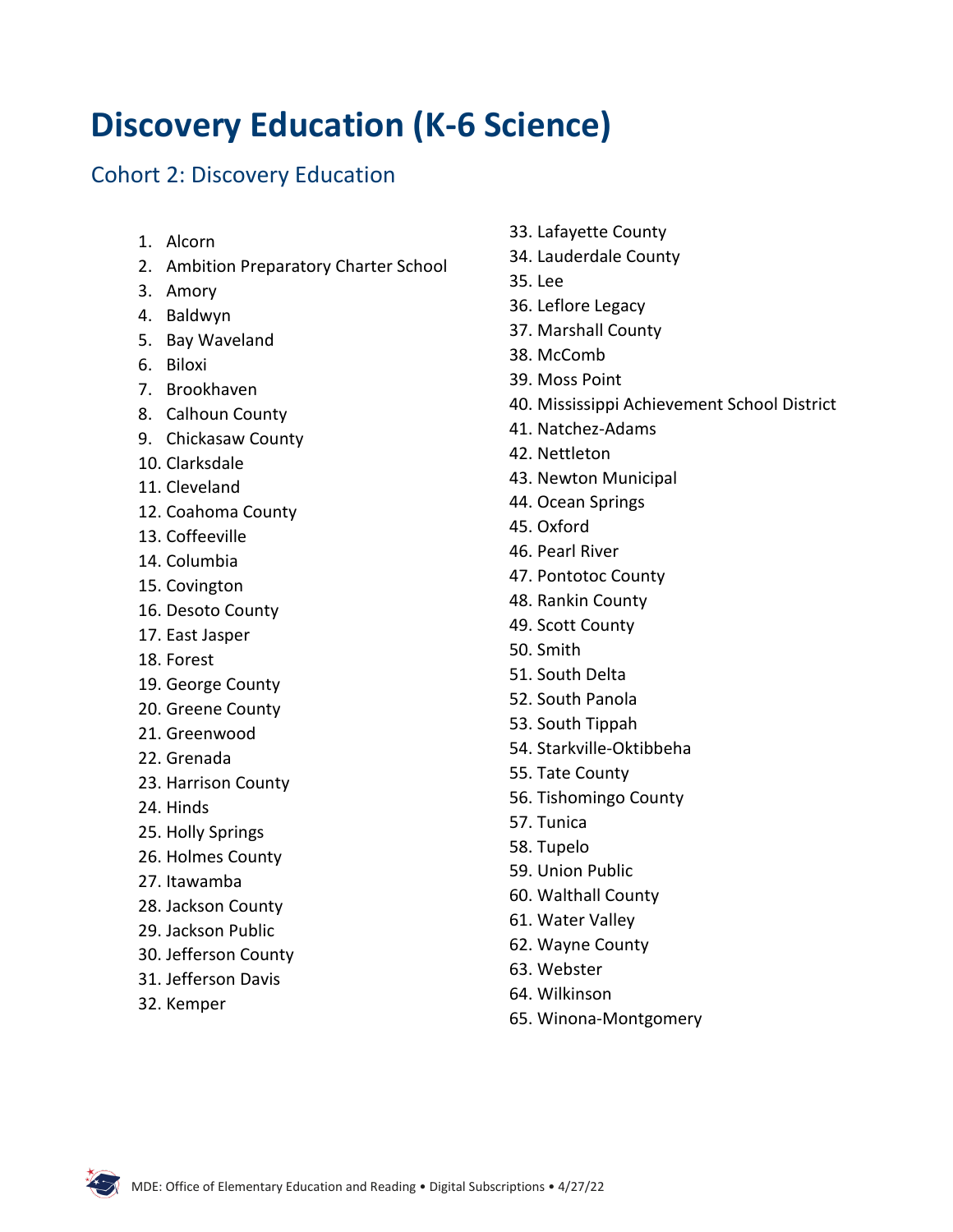# **Gale (7-12 Science)**

Cohort 1: Gale

- 1. Aberdeen
- 2. Claiborne County
- 3. Clinton
- 4. Columbus Municipal
- 5. Corinth
- 6. East Tallahatchie
- 7. Franklin County
- 8. Greenville
- 9. Gulfport
- 10. Hattiesburg
- 11. Jeff Davis
- 12. Lawrence County
- 13. Leland
- 14. Lowndes County
- 15. Madison
- 16. Meridian
- 17. Midtown Charter
- 18. Monroe County
- 19. Mississippi School for the Deaf and Blind
- 20. Neshoba County
- 21. New Albany
- 22. Newton Municipal
- 23. North Bolivar
- 24. North Tippah
- 25. Noxubee
- 26. Okolona Municipal
- 27. Pascagoula-Gautier
- 28. Pearl
- 29. Perry
- 30. Petal
- 31. Philadelphia
- 32. Quitman County
- 33. Senatobia
- 34. Simpson County
- 35. Vicksburg-Warren
- 36. West Bolivar
- 37. West Tallahatchie
- 38. Western Line